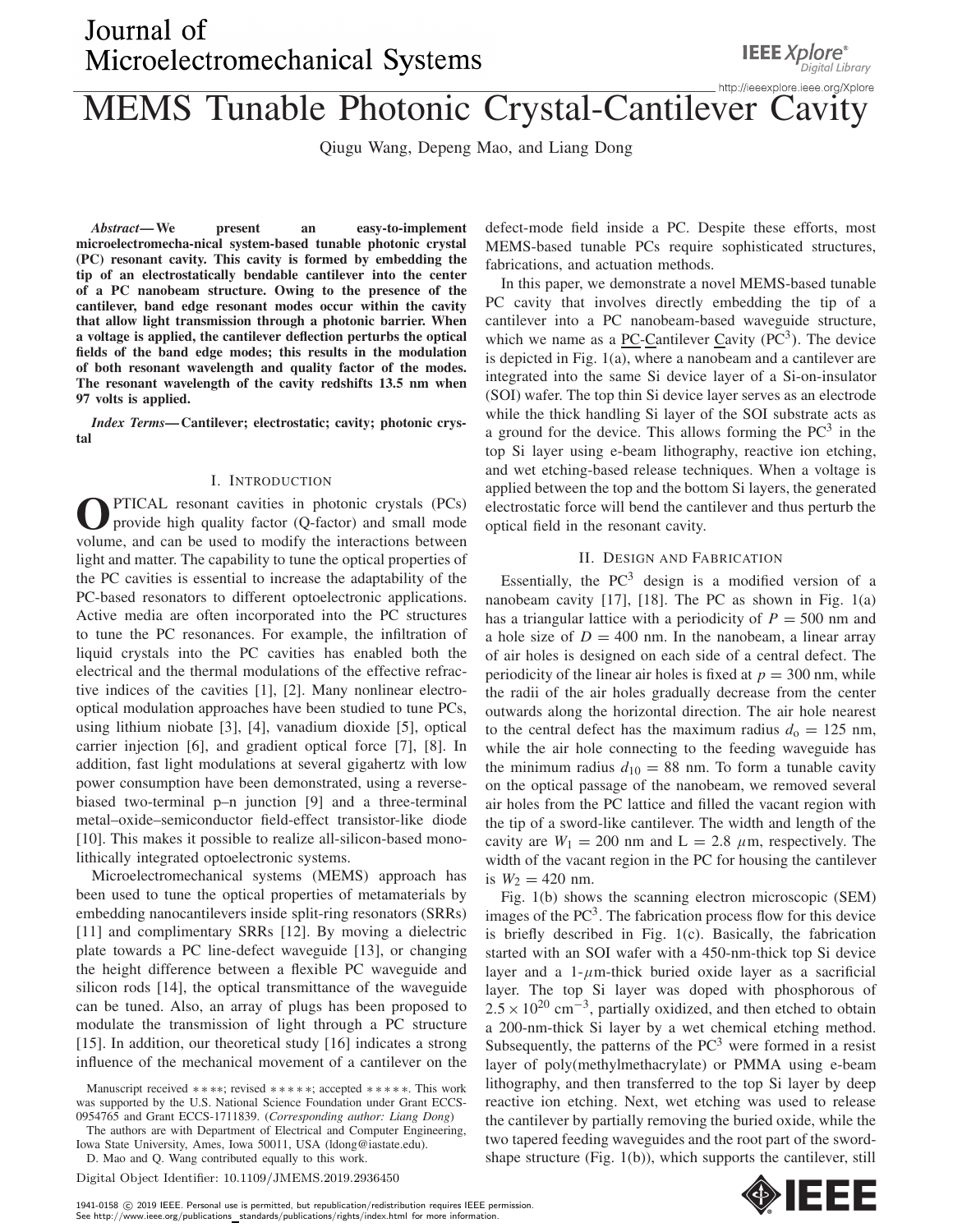$(a)$ 

 $(b)$ Root of sword (unreleased) Cantilever (released) Anchor PC (unreleased) Raith  $2 \mu m$ (c) Doped Si (200 nm thick) PMMA  $SiO<sub>2</sub>$  (1 µm thick) **Handling Si** 

Fig. 1. (a) Schematic of the proposed  $PC<sup>3</sup>$  with the tip of a cantilever directly inserted into a PC-based nanobeam. (b) SEM photographs of the  $PC<sup>3</sup>$ . The inset gives a closed-up view of the tip of the cantilever. (c) Schematic of the key fabrication processes for manufacturing the  $PC<sup>3</sup>$ .

remained anchored to the substrate. Thus, the proposed device was realized.

To characterize the device, an incident beam from a 1550 nm wavelength tunable laser was coupled to the device through an input grating coupler, and the output light was collected by a multimode fiber aligned to an output grating coupler on the other side of the device. An optical spectrum analyzer with a wavelength range of 1520 nm to 1620 nm was used to detect the transmission spectrum of the output light. To bend the cantilever, a D.C. voltage was applied between the top Si device layer and the back of the SOI substrate. All alignments were achieved under a microscope with the help of a motorized stage.

#### III. RESULTS AND DISCUSSION

To understand how the mechanical bending of the embedded tip of the cantilever can influence the transmission spectrum of the  $PC<sup>3</sup>$ , we first performed electromechanical simulations using the finite element analysis software COMSOL Multiphysics. This provided us with the mechanical deflections of the cantilever under different applied voltages. The obtained deflections were then used in the physical model of the cantilever for optical simulations. The optical simulations used an open-source freeware package MEEP, where the computed region covered the 200-nm-thick Si device layer and two 300 nm-thick sandwiching air layers in the thickness direction of



Fig. 2. (a) Normalized transmittance at different deflections of the cantilever:  $\Delta z = 0$ , 100 and 200 nm. (b) Resonant wavelength shift versus bending of the cantilever. (c) 3D schematic of the nanobeam-based  $PC<sup>3</sup>$ . (d)–(f) Electric field (amplitude) distributions at the resonance mode of the nanobeam-based PC<sup>3</sup> with the deflection of  $\Delta z = 0$  nm (d), 100 nm (e), and 200 nm (f). Each figure contains three parts showing the field distributions in the plane of X-Y, Y-Z, and X-Z across the lines A-A', B-B', and C-C', respectively.

the PC slab. The thick handling layer of the SOI substrate was excluded from the computation because the modal profiles in the  $PC<sup>3</sup>$  could hardly reach the handling substrate. All the boundaries of the computing region were applied with 150-nm-thick perfectly matched layers, and 20 periods of the photonic lattice in the  $\Gamma$  – M direction were calculated. Fig. 2(a) shows the normalized transmittance under different displacements of the cantilever  $(\Delta z)$ . The valley with zero transmittance between 1350 nm and 1520 nm corresponds to the photonic bandgap of the nanobeam. Fig. 2(b) summarizes the relationship between the wavelength shift of the transmission peak and the bending of the cantilever. A theoretical maximum shift of 17 nm is obtained when the cantilever completely bends out of the slab. The impact of the cantilever's deflection on the band edge resonant mode exhibits a nonlinear behavior, possibly because the optical field evanescently decays from the PC surface. As the cantilever deflects along the decay length of the field, its impact on the resonance becomes significant.

The origins of the resonance peaks can be understood from Fig. 2(d)–(f), which show the modal profiles of the  $PC<sup>3</sup>$  under different bending conditions. For example, in Fig. 2(d), at resonance, the highest field intensity in the  $PC<sup>3</sup>$  locates in the defect region occupied by the cantilever. The electric field is confined well within the cavity region in all the three dimensions, because the planar PC structure helps confine the in-plane field while in the out-of-plane direction the cantilever is thin enough to allow the transmission of light along the cantilever.